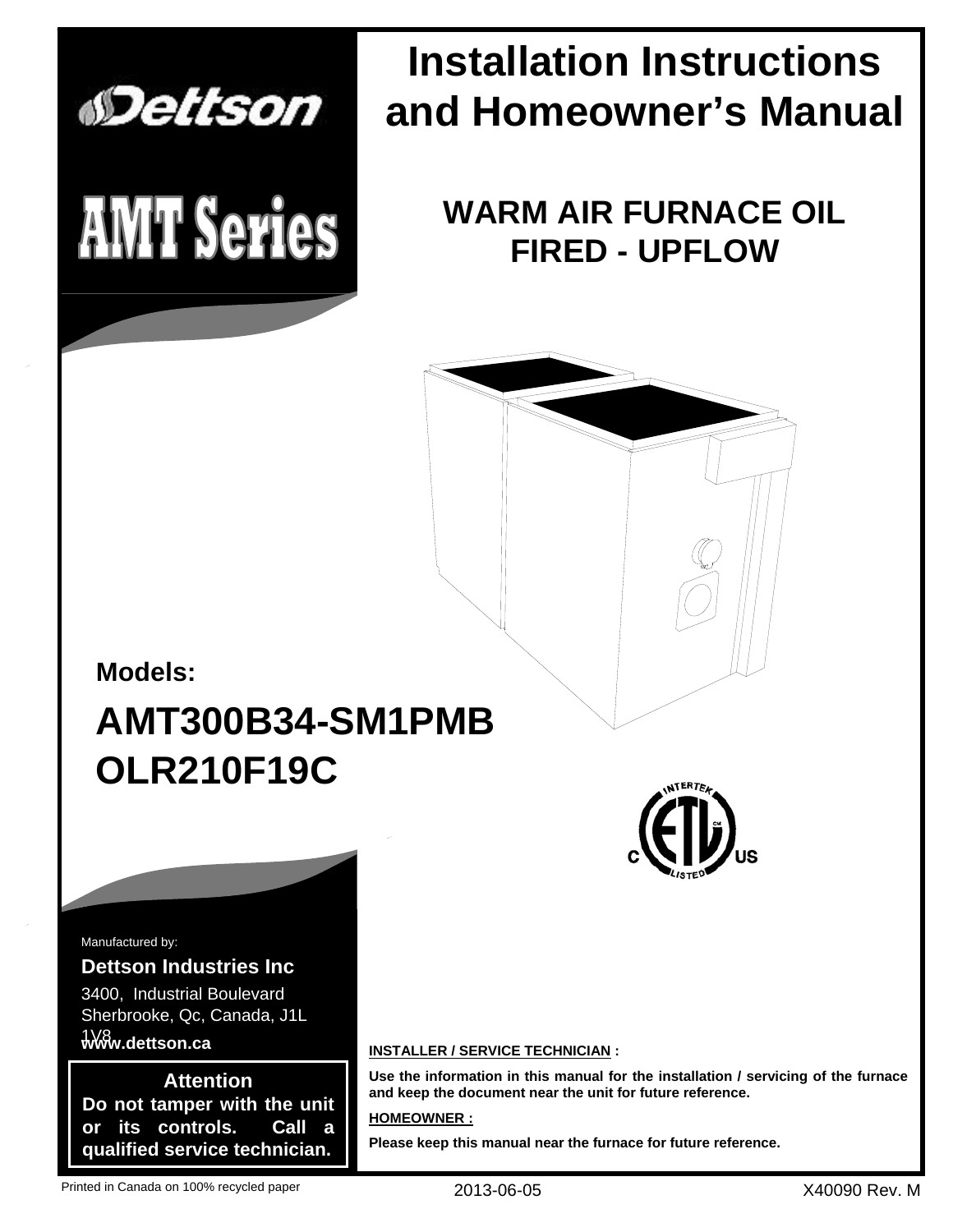### PART 1 **INSTALLATION**

### **SAFETY CONSIDERATIONS**

INSTALLATION OF OIL FIRED HEATING UNITS SHALL BE IN STRICT ACCORDANCE WITH THE REGULATIONS OF THE AUTHORITIES HAVING JURISDICTION. IN CANADA THE CSA B139 AND IN THE UNITED STATES THE NFPA NO.31-1992 INSTALLATION CODES FOR OIL BURNING EQUIPMENT APPLY.

DO NOT OPERATE FURNACE IN A CORROSIVE ATMOSPHERE CONTAINING CHLORINE, FLUORINE OR ANY OTHER DAMAGING CHEMICALS.

DO NOT STORE OR USE GASOLINE, OR OTHER FLAMMABLE VAPOURS AND LIQUIDS IN THE VICINITY OF THIS OR ANY OTHER APPLIANCE.

### **1.1) SAFETY LABELING AND WARNING SIGNS**

### **DANGER, WARNING AND CAUTION**

The words DANGER, WARNING and CAUTION are used to identify the levels of seriousness of certain hazards. It is important that you understand their meaning. You will notice these words in the manual as follows:

## DANGER

Immediate hazards which **WILL** result in death or serious injury.

### WARNING

**Hazards or unsafe practices which CAN result in death or injury.** 

### **CAUTION**

Hazards or unsafe practices which **CAN** result in personal injury, product or property damage.

### **1.2) SAFE INSTALLATION REQUIREMENTS**

### WARNING

**Installation or repairs performed by unqualified persons can result in hazards to them and others. The installation MUST conform to local codes or, in the absence same, to codes of the country having jurisdiction.** 

**The information contained in this manual is intended for use by a qualified service technician, familiar with safety procedures and equipped with the proper tools and test instruments.** 

**Failure to carefully read and follow all instructions in this manual can result in personal injury and/or death, property damage, furnace malfunction.** 

### WARNING

**Fire hazard** 

**The furnace must be installed in a level position, never where it will slope toward the front.** 

**If the furnace is not installed level, oil will drain into the furnace vestibule and create a fire hazard, instead of being directed into the combustion chamber**.

**NOTE:** It is the personal responsibility and obligation of the customer to contact a qualified installer to ensure that the installation conforms to governing local and/or national codes and ordinances.

- a. This furnace is NOT approved for installation in mobile homes, trailers or recreational vehicles;
- b. Do **NOT** use this furnace as a construction heater or to heat a building under construction;
- c. There must be a sufficient supply of fresh air for combustion as well as ventilation in the area where the furnace is located;
- d. Use only the type of fuel oil approved for this furnace (see **Rating Plate** on unit). Overfiring will result in failure of heat exchanger and cause dangerous operating conditions;
- e. Visually check all oil line joints for signs of leakage;
- f. Connect furnace to the chimney;
- g. The points in Part 2 "Operation" are vital to the proper and safe operation of the heating system. Take the time to ensure that all steps were followed;
- h. Follow the rules of the NFPA Pamphlet No.31 (in the USA) and CSA B-139 (in Canada) or local codes for placing and installing the oil storage tank;
- i. Follow a regular service and maintenance schedule for efficient and safe operation;
- Before servicing, allow furnace to cool. Always shut off electricity and fuel to furnace when servicing. This will prevent electrical shock or burns;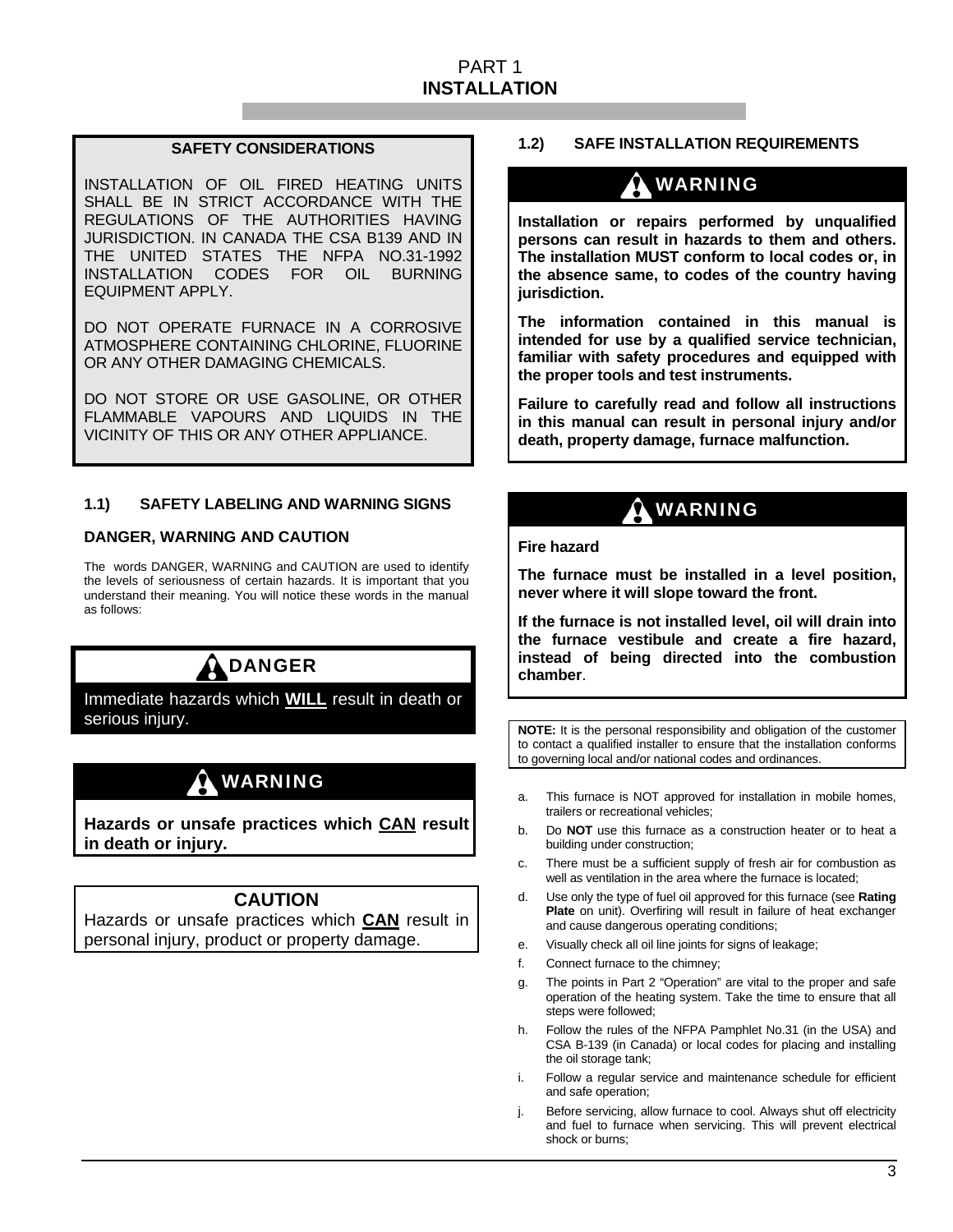- k. Seal supply and return air ducts;
- The vent system **MUST** be checked to determine that it is the correct type and size;
- m. Install correct filter type and size;
- n. Unit **MUST** be installed so electrical components are protected from direct contact with water.

### **1.2.1) Safety Rules**

Your unit is built to provide many years of safe and dependable service providing it is properly installed and maintained. However, abuse and/or improper use can shorten the life of the unit and create hazards for you, the owner.

- a. The U.S. Consumer Product Safety Commission recommends that users of oil-burning appliances install carbon monoxide detectors. There can be various sources of carbon monoxide in a building or dwelling. The sources could be gas-fired clothes dryers, gas cooking stoves, water heaters, furnaces, gas-fired fireplaces, wood fireplaces, and several other items. Carbon monoxide can cause serious bodily injury and/or death. Therefore, to help alert people to potentially dangerous carbon monoxide levels, you should have carbon monoxide detectors listed by a nationally recognized agency (e.g. Underwriters Laboratories or International Approval Services) installed and maintained in the building or dwelling (see Note below).
- b. There can be numerous sources of fire or smoke in a building or dwelling. Fire or smoke can cause serious bodily injury, death, and/or property damage. Therefore, in order to alert people to potentially dangerous fire or smoke, you should have fire and smoke detectors listed by Underwriters Laboratories installed and maintained in the building or dwelling (see Note below).

**NOTE:** The manufacturer of your furnace does not test any detectors and makes no representations regarding any brand or type of detector.

### **CAUTION**

Ensure that the area around the combustion air intake terminal is free of snow, ice and debris**.** 

### **1.2.2) Freezing temperatures and your building**

### WARNING

**Freezing temperature warning.** 

**Turn off water supply.** 

**If your heater remains shut off during cold weather the water pipes could freeze and burst, resulting in serious water damage.** 

Your unit is equipped with safety devices that may keep it from operating if sensors detect abnormal conditions such as clogged exhaust flues.

If the structure is unattended during cold weather you should take these precautions :

- a. Turn off main water supply into the structure and drain the water lines if possible. Open faucets in appropriate areas;
- b. Have someone check the structure frequently during cold weather to make sure it is warm enough to prevent pipes from freezing. Contact a qualified service agency, if required.

### **1.2.3) Installation regulations**

All local and national code requirements governing the installation of oil burning equipment, wiring and flue connections MUST be followed. Some of the codes that may be applicable are :

| <b>CSA B139</b> | INSTALLATION CODE FOR OIL<br><b>BURNING EQUIPMENT</b>   |
|-----------------|---------------------------------------------------------|
| NFPA 31         | INSTALLATION OF OIL BURNING<br><b>EQUIPMENT</b>         |
| ANSI/NFPA 90B   | WARM AIR HEATING AND AIR<br><b>CONDITIONING SYSTEMS</b> |
| ANSI/NFPA 70    | NATIONAL ELECTRICAL CODE                                |
| CSA C22.1       | CANADIAN ELECTRICAL CODE                                |

Only the latest issues of the above codes should be used.

### **1.3) POSITIONING THE FURNACE**

The unit must be installed in a location where the ambient and return air temperatures are over 15°C (60°F).

### **CAUTION**

Carefully check your furnace upon delivery for any evidence of damage that may have occurred during shipping and handling. Any claims for damages or lost parts must be made with the Transport Company.

This furnace is approved for reduced clearances to combustible construction. Therefore, it may be installed in a closet or similar enclosure. In any case, the unit must always be installed level.

In a basement, or when installed on the floor, as in a crawlspace, it is recommended that the unit be installed on a concrete pad that is 25.4 to 50.8 mm (1" to 2") thick.

#### **The required minimum clearances for this furnace are specified in Table 1.**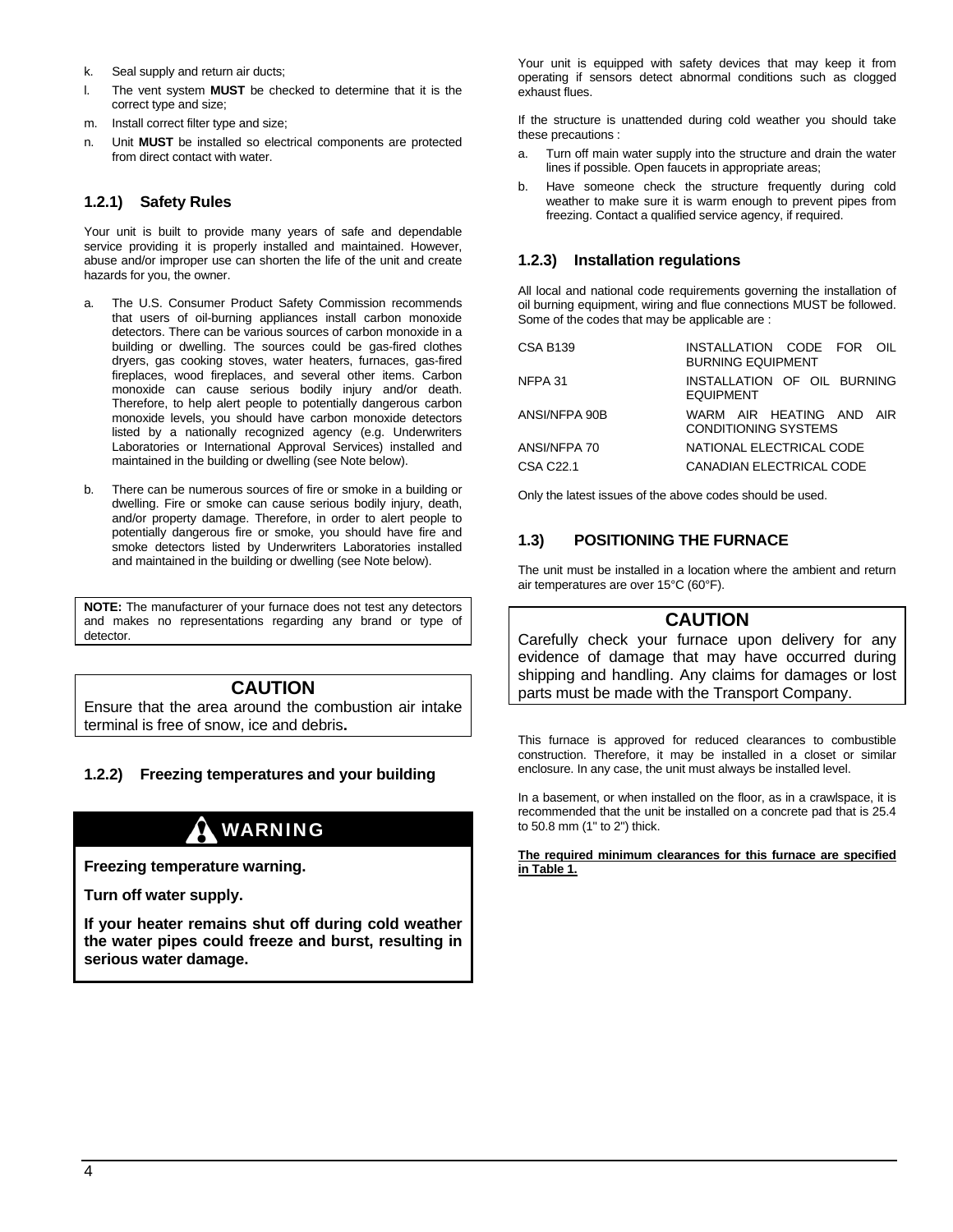**TABLE 1 Minimum clearances – combustion materials** 

| <b>LOCATION</b> | <b>APPLICATION</b>                                | <b>CLEARANCE</b><br>(combustible materials) |
|-----------------|---------------------------------------------------|---------------------------------------------|
| Sides           | Left or right                                     | $0.15$ m (6") *                             |
|                 | Other side left or right                          | 25.4 mm (1")                                |
| <b>Back</b>     | Furnace                                           | $0.15$ m (6") $*$                           |
| Top             | Furnace or plenum                                 | 25.4 mm (1")                                |
|                 | Horizontal warm air duct within 6 feet of furnace | $25.4$ mm $(1")$                            |
| <b>Bottom</b>   | Furnace (combustible floor)                       | Ø                                           |
| Flue pipe       | Horizontally or below flue pipe                   | $0.23$ m $(9")$                             |
|                 | Vertically above flue pipe                        | $0.23$ m $(9")$                             |
| Front           | From burner                                       | $0.61$ m $(24")$                            |

\* In these cases, 0.61 m (24") of access space is recommended for maintenance.

The furnace should be positioned as closely as possible to the chimney to keep vent connections short and direct. It should also be as close as possible to the centre of the air distribution system.

### **CAUTION**

Do **NOT** operate furnace in a corrosive atmosphere containing chlorine, fluorine or any other damaging chemicals. Refer to Part 1, Section 5.2.

## WARNING

**Electrical shock hazard.** 

**This furnace is not watertight and is not designed for outdoor installation. This furnace shall be installed in such a manner as to protect the electrical components from water.** 

**Outdoor installation would lead to a hazardous electrical condition and potentially cause bodily injury and/or death, property damage, premature furnace failure.** 

### **1.4) VENTING**

### WARNING

**Poisonous carbon monoxide gas, fire and explosion hazard.** 

**Read and follow all instructions in this section.** 

**Failure to properly vent this furnace can cause bodily injury and/or death, property damage.** 

### **CAUTION**

When the furnace (chimney installation) is vented together with other combustion appliances such as a water heater, the allowable venting materials (L-Vent etc.) for use with those appliances must be investigated.

## WARNING

**Poisonous carbon monoxide gas hazard** 

**Never install a hand operated damper in the vent pipe. However, any Underwriters Laboratories listed electrically operated automatic type vent damper may be installed if desired. Be sure to follow the instructions provided with the vent damper. Read and follow all instructions in this section.** 

**Failure to properly vent this furnace or other appliances can result in personal injury and/or death, property damage.** 

The furnace must be vented to the outside, in accordance with local codes and other authorities having jurisdiction.

OIL FIRED APPLIANCES SHALL BE CONNECTED TO FLUES HAVING SUFFICIENT DRAFT AT ALL TIMES TO ENSURE SAFE AND PROPER OPERATION OF THE APPLIANCE.

For additional venting information refer to ANSI/NFPA 211 Chimneys, Fireplaces, Vents and Solid Fuel Burning Appliances and/or CSA B139 Installation Code.

This furnace is certified for use with a Type "L" vent (maximum flue gas temperature 302°C (575°F)). The flue pipe clearance knockout at the front top or side panel should be removed. Install the flue elbow so that it exits the furnace cabinet through that opening.

### **Pre-installation vent system inspection**

Before installing this furnace, it is highly recommended that any existing vent system be completely inspected.

This inspection should include the following:

- a. Inspection for any deterioration in the chimney or vent. If deterioration is discovered, the chimney must be repaired or the vent must be replaced;
- b. Inspection to ascertain that the vent system is clear and free of obstructions. Any blockages must be removed before installing this furnace;
- c. Cleaning the chimney or vent if previously used for venting a solid fuel burning appliance or fireplace;
- d. Confirming that all unused chimney or vent connections are properly sealed;
- e. Verification that the chimney is properly lined and sized per the applicable codes (refer to list of codes on page 4).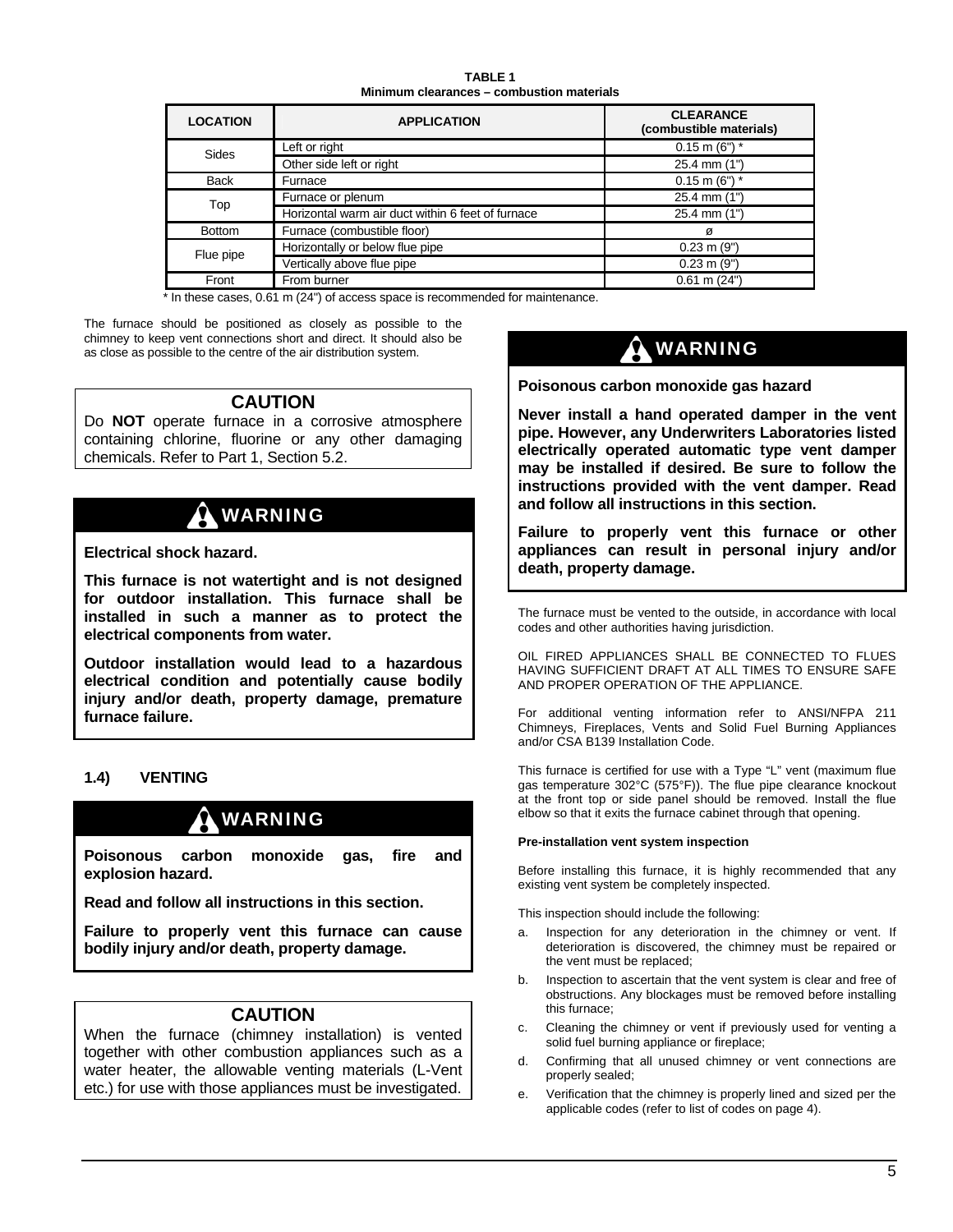#### **Masonry Chimney**

This furnace can be vented into an existing masonry chimney. However, it must not be vented into a chimney servicing a solid fuelburning appliance. Before venting this furnace into a chimney, the chimney must be checked for deterioration and repaired if necessary. The chimney must be properly lined and sized per local or national codes.

If the furnace is vented into a common chimney, the chimney must be of sufficient area to accommodate the total flue products of all appliances vented into the chimney.

The following requirements are provided for a safe venting system :

- a. Ensure that the chimney flue is clear of any dirt or debris;
- b. Ensure that the chimney is not servicing an open fireplace;
- c. Never reduce the pipe size below the outlet size of the furnace;
- d. All pipes should be supported using the proper clamps and/or straps. These supports should be at least every 1.2 m (4');
- e. All horizontal runs of pipe should have at least a 20 mm per 1 m (1/4" per foot) upward slope;
- f. All runs of pipe should be as short as possible with as few turns as possible;
- g. Seams should be tightly joined and checked for leaks;
- h. The flue pipe must not extend into the chimney but be flush with the inside wall;
- i. The chimney must extend 0.9 m (3') above the highest point where it passes through a roof of a building and at least 0.6 m (2') higher than any portion of a building within a horizontal distance of 3.0 m (10'). It shall also be extended at lest 1.5 m (5') above the highest connected equipment flue collar;
- j. Check local codes for any variances.

#### **Factory Built Chimneys**

This furnace may be used with an approved, factory built chimney. Refer to chimney manufacturer's instructions for proper installation.

### **1.5) COMBUSTION AIR**

### WARNING

**Poisonous carbon monoxide gas hazard.** 

**Comply with ANSI/NFPA (in U.S.) or CSA (in Canada) standards for the installation of Oil Burning Equipment and applicable provisions of local building codes to provide combustion and ventilation air.** 

**Failure to provide adequate combustion and ventilation air can result in personal injury and/or death.** 

### **1.5.1) General**

Oil furnaces must have an adequate supply of combustion air. It is common practice to assume that older homes have sufficient infiltration to accommodate the combustion air requirement for the furnace. However, home improvements such as new windows, doors, and weather stripping have drastically reduced the volume of air infiltration into the home.

Home air exhausters are common. Bathroom and kitchen fans, power vented clothes dryers, and water heaters all tend to create negative pressure in the home. Should this occur, the chimney becomes less and less effective and can easily downdraft.

Heat recovery ventilation (HRV) systems are gaining in popularity. HRVs are not designed to supply combustion air. If not properly balanced, a serious negative pressure condition could develop in the dwelling.

### **1.5.2) Contaminated Combustion Air**

Installations in certain areas or types of structures will increase the exposure to chemicals or Halogens, which may harm the furnace. These instances will require that only outside air be used for combustion.

The following areas or types of structures may contain or be exposed to the substances listed below. The installation must be carefully evaluated as it may be necessary to provide outside air for combustion.

- a. Commercial buildings;
- b. Buildings with indoor pools;
- c. Furnaces installed near chemical storage areas.

Exposure to these substances:

- a. Permanent wave chemicals for hair;
- b. Chlorinated waxes and cleaners;
- c. Chlorine based swimming pool chemicals;
- d. Water softening chemicals;
- e. De-icing salts or chemicals;
- f. Carbon tetrachloride;
- g. Halogen type refrigerants;
- h. Cleaning solvents (such as perchloroethylene);
- i. Printing inks, paint removers, varnishes, etc. ;
- j. Hydrochloric acid;
- k. Solvent based glues;
- l. Antistatic fabric softeners for clothes dryers;
- m. Acid based masonry cleaning materials.

### **1.6) OIL TANKS AND LINES**

Check your local codes for the installation of the tank and accessories.

A manual shut-off valve and an oil filter shall be installed in sequence from tank to burner. Be sure that the oil line is clean before connecting to the burner. The oil line should be protected to eliminate any possible damage. Installations where the fuel oil tank is below the burner level must employ a two pipe fuel supply system with an appropriate fuel pump. For more than an 2.4 m (8') rise use a 2 stage pump and for more than a 4.9 m (16') rise use an auxiliary pump.

Follow the pump instructions to determine the size of tubing you need in relation to the rise, or the horizontal distance.

Inspect the entire oil distribution system for leaks at the beginning of each heating season.

### **1.7) BURNER INSTALLATION**

#### **Mounting the burner**

- 1. The warm air furnace burner mounting plate has a 4-bolt configuration;
- Position the mounting gasket between the mounting flange and the appliance burner mounting plate. Line up the holes in the mounting flange with the studs on the appliance mounting plate and securely bolt in place.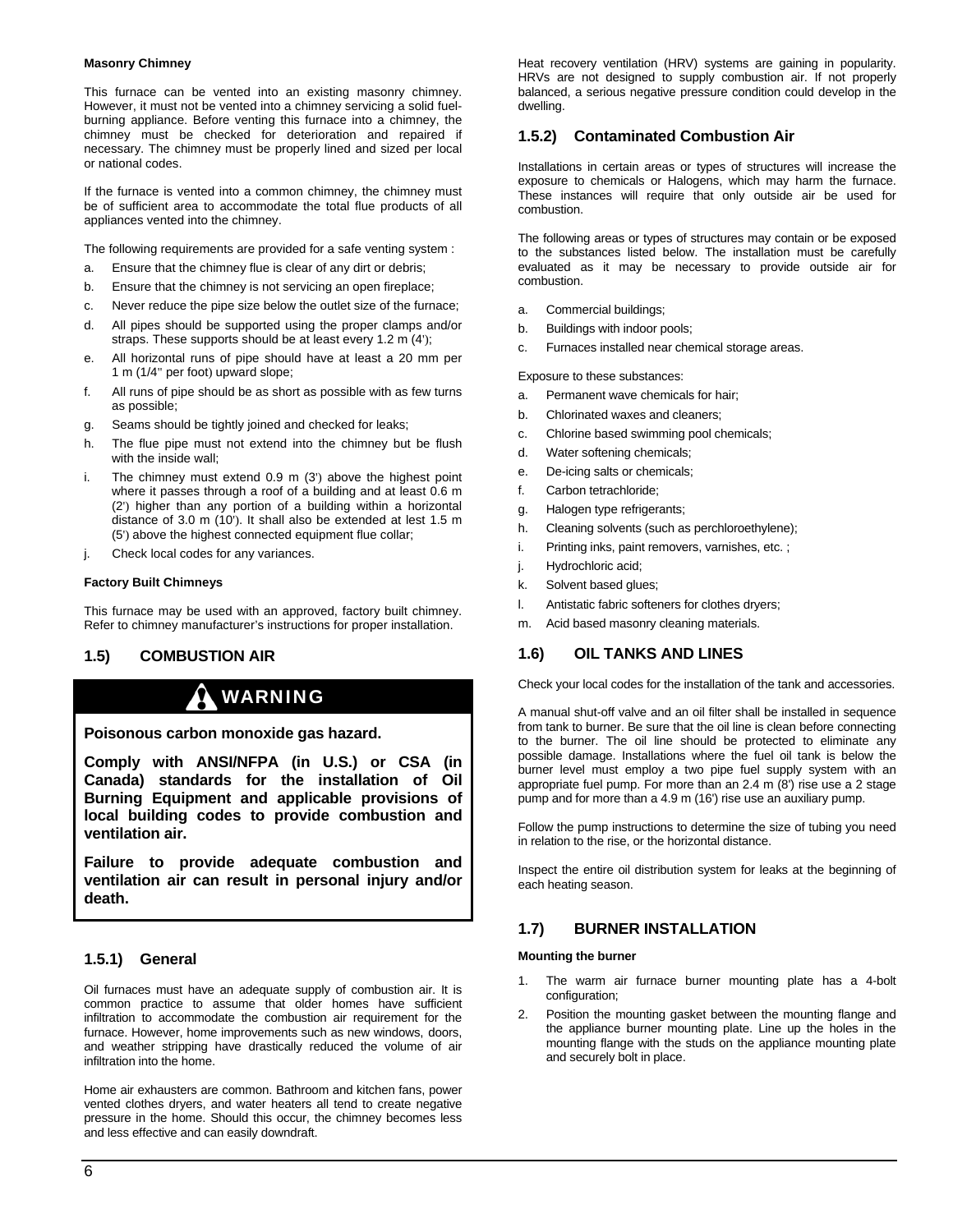#### **After the burner is mounted**

- 1. Remove drawer assembly;
- 2. Install nozzle (see specifications);
- 3. Confirm electrode settings;
- 4. Make the electrical connections;
- 5. Complete oil line connections.

### **CAUTION**

NEVER use the "interrupted ignition" function if a Honeywell R7184 series combustion relay is installed on the burner.

### **CAUTION**

Do not fire the burner until you have checked the following:

#### **Checking the polarity**

Oil burners used on furnaces have solid state control systems which make them sensitive to the proper connection of the hot and neutral power lines. The controls will be damaged if the 2 wires are reversed.

- 1. Set your voltmeter to line voltage;
- 2. Place one prong on your grounded electric entry box and one prong on the black wire;
- 3. Read the voltage;
- 4. If the voltage is zero, check the white wire. If line voltage shows, reverse the 115-volt leads entering the furnace junction box (see Figure 1);
- 5. If you do not have a voltmeter, use a pilot light.



#### **Checking the nozzle**

The burner is equipped with the appropriate nozzle. However, If another size nozzle is required, use the manufacturer's nozzle data concerning spray angle, as shown in Table 2. Note that all nozzle sizes are based on a pump pressure of 100 psi.

Always select nozzle sizes by working back from the actual desired flow rate at operating pressure, and not by the nozzle marking.

#### **Checking air and turbulator settings**

Before starting the burner for the first time, adjust the air and turbulator settings to those listed in Table 2. Once the burner becomes operational, final adjustments will be necessary.

#### **Checking the fuel supply system**

Fuel Specifications:

**NOTE**: Use No.1 or No.2 Heating Oil (ASTM D396) or in Canada, use No.1 or No.2 Furnace Oil.

Before starting the burner be sure the fuel tank is filled with clean oil.

### **IMPORTANT**

When using nozzle sizes of less than 0.75 USGPH, the Installation Code for oil burning equipment requires the installation of a 10 micron (or less) filter in the fuel oil line. These instructions must be followed in order for the lifetime heat exchanger warranty to remain intact.

### WARNING

**Fire and explosion hazard.** 

**Use only approved heating type oil in this furnace. DO NOT USE waste oil, used motor oil, gasoline or kerosene.** 

**Use of these will result in death, personal injury and/or property damage.** 

**NOTE**: You may notice a slight odour the first time your furnace is operated. This will soon disappear. It is only the oil used on certain parts during manufacturing.

### **1.8) BLOCKED VENT SHUT-OFF (BVSO) For chimney venting**

This device is designed to detect the insufficient evacuation of combustion gases in the event of a vent blockage. In such a case the thermal switch will shut down the oil burner. The device will then need to be re-armed MANUALLY.

Refer to the wiring diagrams and the detailed instructions supplied with the BVSO for the installation and wiring procedures. The length of wires supplied with the unit is such that the safety device must be installed between the flue outlet of the appliance and the draft regulator, as indicated in the instructions.

It is further imperative that the BVSO be maintained annually. Refer to the instructions supplied with the device for more details.

### **CAUTION**

A positive pressure venting system (Sealed Combustion System or Direct Vent) MUST NOT use the BVSO. Follow the instructions supplied with the venting system.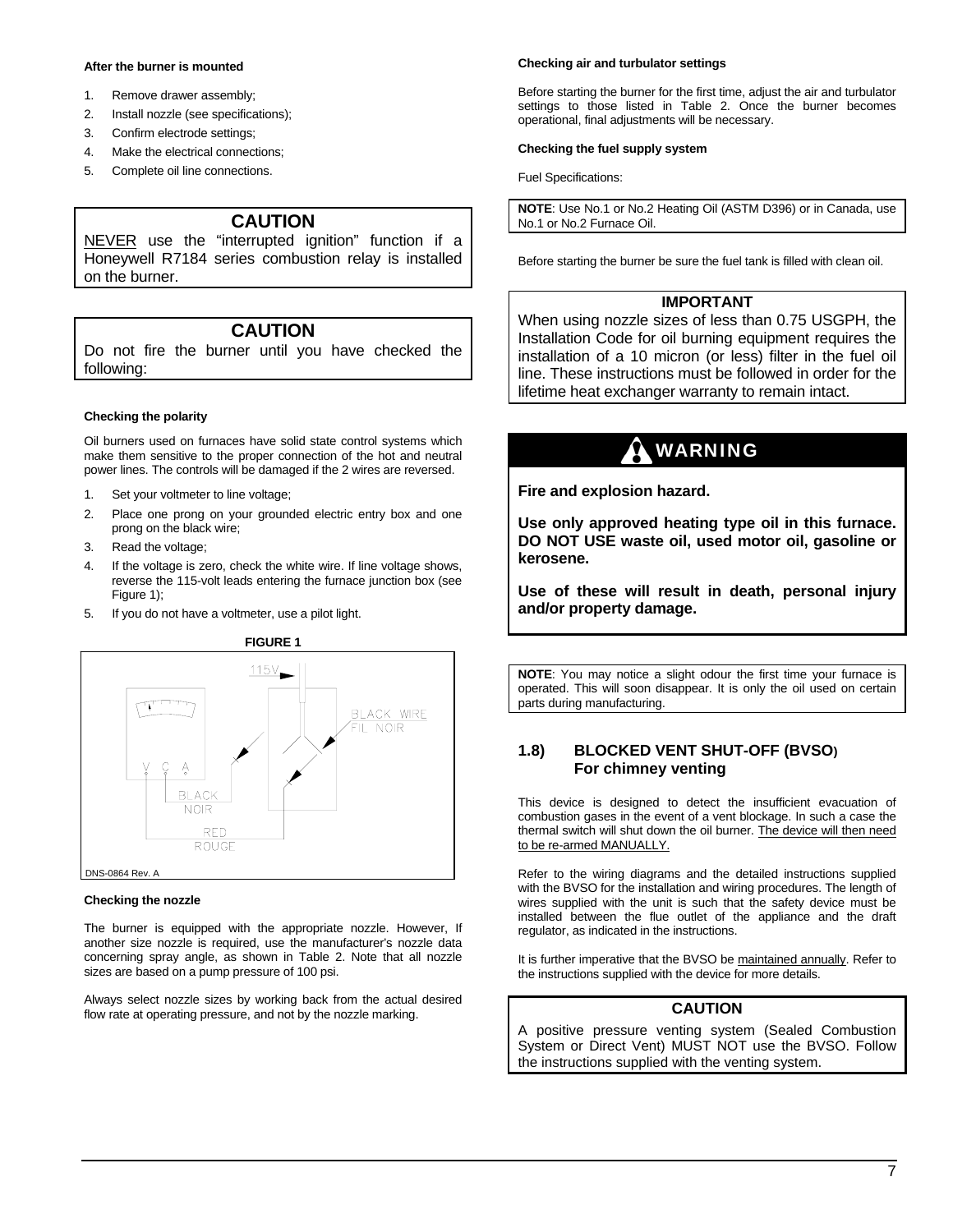### WARNING

### **Electrical shock hazard.**

**Turn OFF electric power at the fuse box or service panel before making any electrical connections and ensure a proper ground connection is made before connecting line voltage.** 

**Failure to do so could result in bodily injury and/or**  death, property damage. **Poisonous carbon monoxide gas hazard.** 

### **furnace casing. 1.9.1) Air conditioning**

An air conditioning coil may be installed on the supply air side only. Notwithstanding the evaporator coil manufacturer's instructions, a minimum clearance of 0.13 m (5") must be allowed between the bottom of the coil drain pan, and the top of the heat exchanger.

The wiring shown in Figure 4.1 is an example of a furnace where the output is the same for heating and cooling. In a case where the blower output is the same for heating and cooling. In a case where the blower<br>speed must be different, use the blue wire.

Design and install the air distribution system to comply with Air Conditioning Contractors of America manuals or other approved methods that conform to local codes and good trade practices.

### **CAUTION**

When ducting supplies air to a space other than where the furnace is located, the return-air ducts must be sealed and also be directed to the space other than where the furnace is located. Incorrect ductwork termination and lack of sealing will create a hazardous condition which can lead to bodily harm.

**1.9) INSTALLING ACCESSORIES** Install air conditioning cooling coil (evaporator) downstream from the supply air plenum of the furnace. If a separate evaporator and blower unit is used, install appropriate sealing dampers for air flow control. Cold air from the evaporator coil going through the furnace could cause condensation and shorten furnace life.

### **CAUTION**

Dampers (purchased locally) MUST be automatic.

## WARNING

**Do NOT draw return air from inside a closet or utility room. Return air duct MUST be sealed to** 

**Failure to properly seal ducts can result in death, personal injury and/or property damage.** 

**Poisonous carbon monoxide gas hazard.** 

**1.9.2)** Ductwork and Filter **Install evaporator coil on the supply side of the Installation installation installation installation installation installation installation** 

> **Evaporator coil installed in return side ducting can cause condensation to form inside heat exchanger, resulting in heat exchanger failure. This could result in death, personal injury and/or property damage.**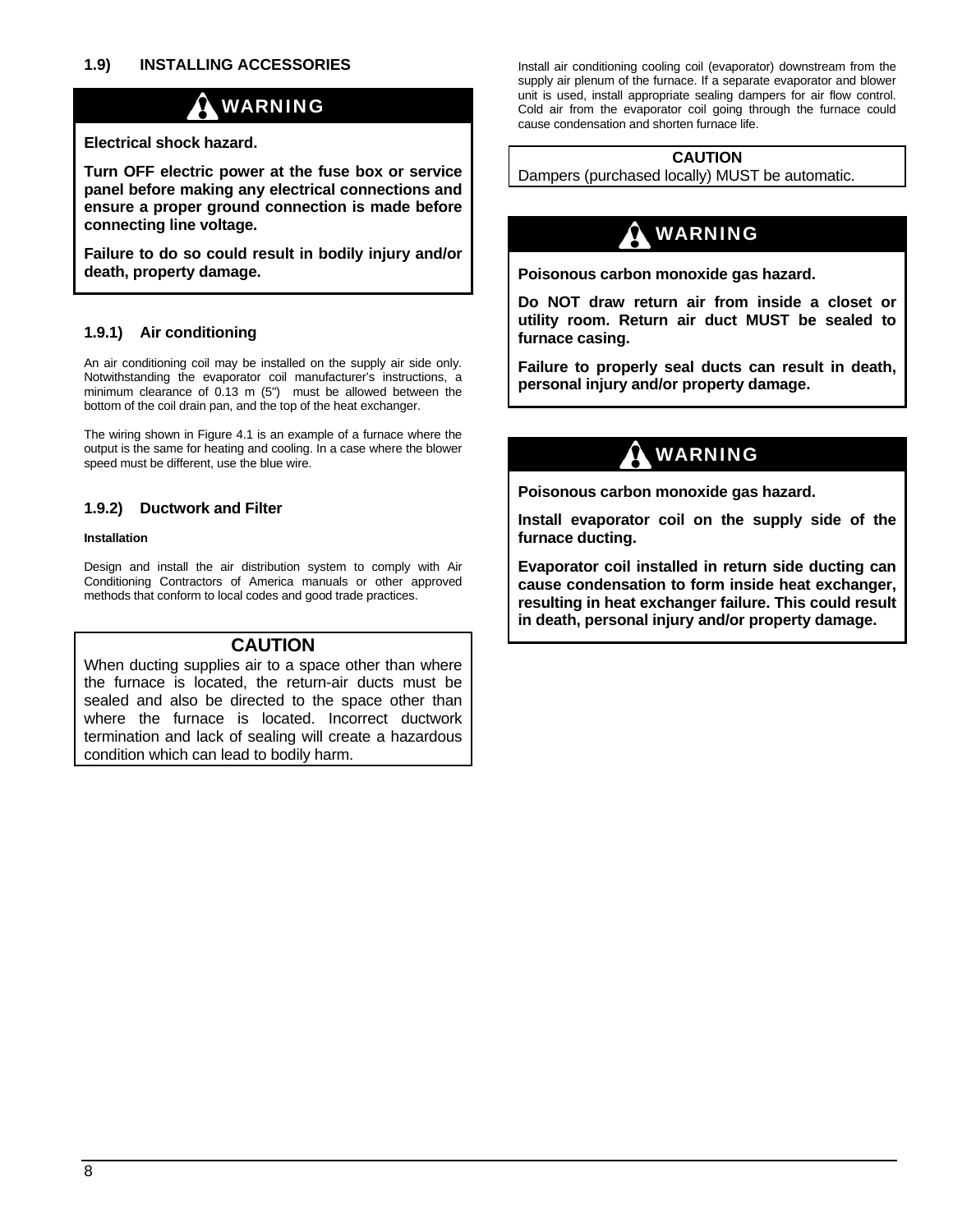### **2.1) SEQUENCE OF OPERATION**

### **2.1.1) Sequence of operation - Beckett AFG, Riello 40-F**

- 1. Normally open contact (T-T) on primary relay closed when thermostat calls for heat;
- 2. AFG burner: The motor starts and spark is established. The pump pressure builds and the oil supply mechanism opens, admitting fuel to the nozzle;

R40-F burner: Burner motor starts. The burner motor fan prepurges the combustion chamber and vent for 10 seconds, establishing the combustion air pattern. During this time the solenoid valve holding coil pressure is approximately 100 psig. The solenoid valve opens, allowing oil to flow through the nozzle. At the same time, the burner motor ignition coil produces a spark;

- 3. Spark ignites oil droplets;
- 4. Cad cell senses flame and burner continues to fire. Ignition transformer ceases sparking (R40-F);
- 5. After Fan-Limit control heats up to the factory set point, the circulating air blower and electronic air cleaner starts;
- 6. The circulating air blower and burner motor remain on until the thermostat is satisfied (AFG). The ignition transformer continues to spark (AFG). The solenoid valve remains open (R40-F);

Thermostat is satisfied;

- 7. Primary relay contacts open, solenoid valve closes (R40-F), burner motor shuts down. The ignition transformer ceases sparking (AFG);
- 8. The Fan-Limit control bi-metal cools down to the factory set point of 32°C (90°F). At that point the circulating air blower stops.

### **2.2) CHECKS AND ADJUSTMENTS**

### **2.2.1) General**

During initial start-up and subsequent yearly maintenance calls, the furnace must be thoroughly tested.

### **IMPORTANT**

The burner must be put into operation for 5 to 10 minutes before any test readings are taken. For new installations, set up the burner to the settings (see Table 2)*,* before firing. These are rough adjustments but they will ensure that the burner will start and run smoke-free in advance of fine tuning.

Open the oil bleed port screw and start the burner. Allow the oil to drain into a container for at least 10 seconds. Slowly close and tighten the bleed screw. The oil should flow absolutely free of white streaks or air bubbles to indicate that no air is being drawn into the suction side of the oil piping and pump. Fire the burner. Adjust the oil pressure as indicated in Table 2.

### **2.2.2) Restart after burner failure**

- 1. Set thermostat lower than the room temperature;
- 2. Press the reset button on the burner primary control (relay);
- 3. Set thermostat higher than the room temperature;
- 4. If the burner motor does not start or ignition fails, turn off the disconnect switch and CALL A QUALIFIED SERVICE TECHNICIAN.

### **CAUTION**

Do not attempt to start the burner when excess oil has accumulated, when the furnace is full of vapour, or when the combustion chamber is very hot.

### **2.2.3)** Smoke / CO<sub>2</sub> test

- 1. Pierce a test hole in the smoke pipe near the furnace breech. Insert the smoke test instrument probe into the hole;
- 2. Starting with a zero smoke reading, gradually reduce the burner air setting until just a trace of smoke results (#1 on Bacharach scale);
- 3. Take a  $CO<sub>2</sub>$  sample at the same test location where the smoke sample was taken. Note the  $CO<sub>2</sub>$  reading associated with the #1 smoke condition;
- 4. Adjust the burner air setting to obtain a  $CO<sub>2</sub>$  reading 1% lower than the reading associated with the #1 smoke;
- 5. This method of adjusting the  $CO<sub>2</sub>$  will allow adequate excess air to ensure that the burner will burn clean for the entire heating season.

### **2.2.4) Supply air temperature rise test**

- 1. Operate the burner for at least 10 minutes;
- 2. Measure the temperature of the air in the return air plenum;
- 3. Measure the temperature of the air in the largest trunk coming off the supply air plenum, just outside the range of radiant heat coming off the heat exchanger; 0.3 m (12") from the plenum on the main take-off is usually sufficient;
- 4. The temperature rise is calculated by subtracting the return air temperature from the supply air temperature;
- 5. If the temperature rise exceeds the temperature specified in Table 2, change to the next higher blower speed tap until the temperature rise falls to this temperature or below. If the excessive temperature rise cannot be reduced by increasing fan speed, investigate for ductwork restriction(s), dirty or improper air filter, or overfiring caused by excessive pump pressure, or improper nozzle sizing.

### **2.2.5) Vent temperature test**

- 1. Place a thermometer in the test hole located in the breech pipe;
- 2. The vent temperature should be between 204 to 302°C (400 and 575°F). If not, check for improper air temperature rise, pump pressure, nozzle size, or for a badly sooted heat exchanger.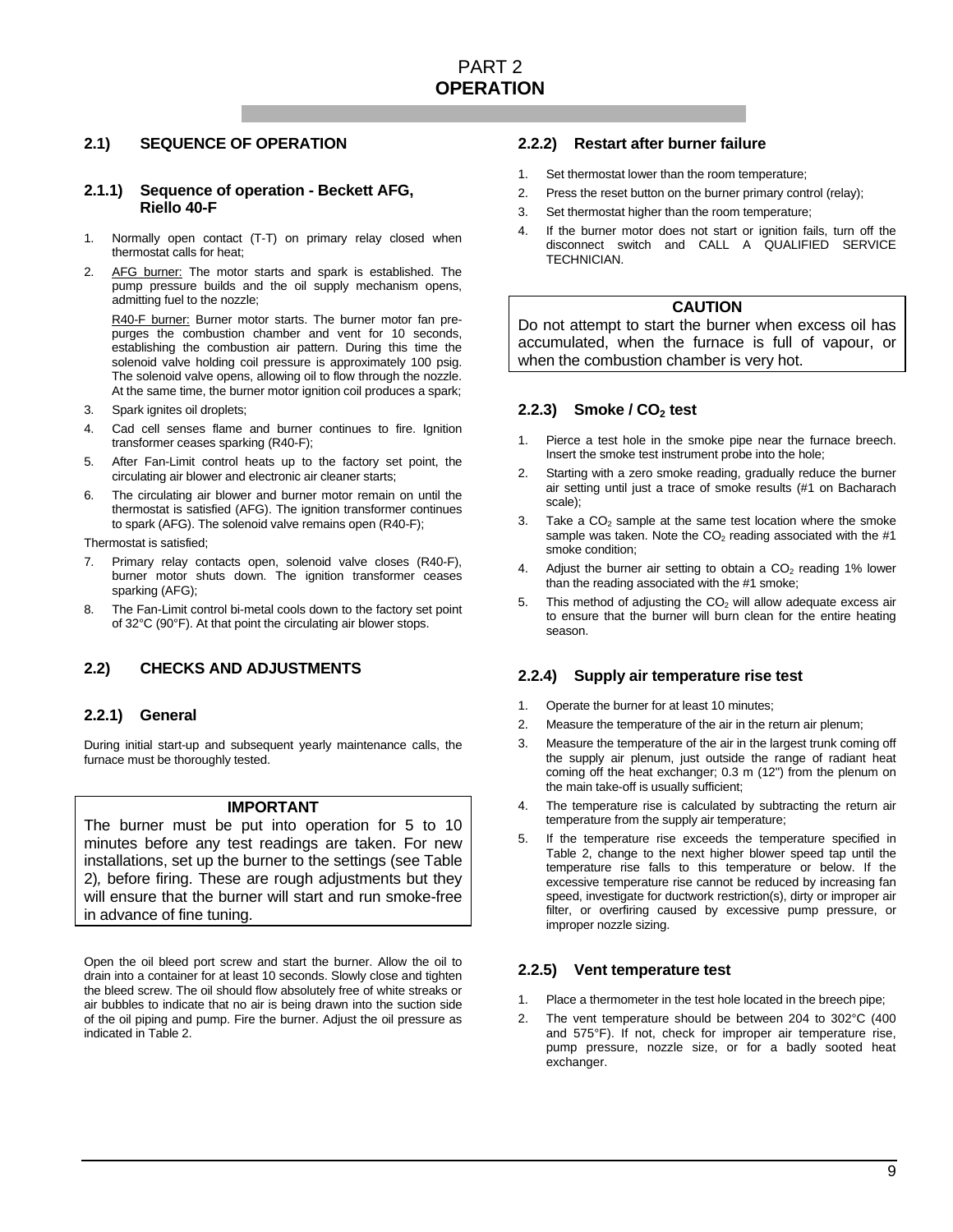### **2.2.6 Fan-Limit adjustment**

Modification of the «FAN ON» and «HI» limit settings on the Fan-Limit can cause malfunctioning of the furnace and result in premature wear of the heat exchanger.

### **CAUTION**  Modification of the factory set limits will void the

### **2.2.7 BVSO Performance test**

The purpose of the following test is to check that the electrical outlet on the furnace, designated to the BVSO, is functional.

1. Start up the burner ;

warranty.

- 2. Remove the three-pole plug from the BVSO outlet on the furnace ;
- 3. The burner must shut-off immediately, while the blower continues to run to the end of the cool-down cycle.

If the test is not in line with the above, call a QUALIFIED SERVICE TECHNICIAN.

### **FIGURE 2**

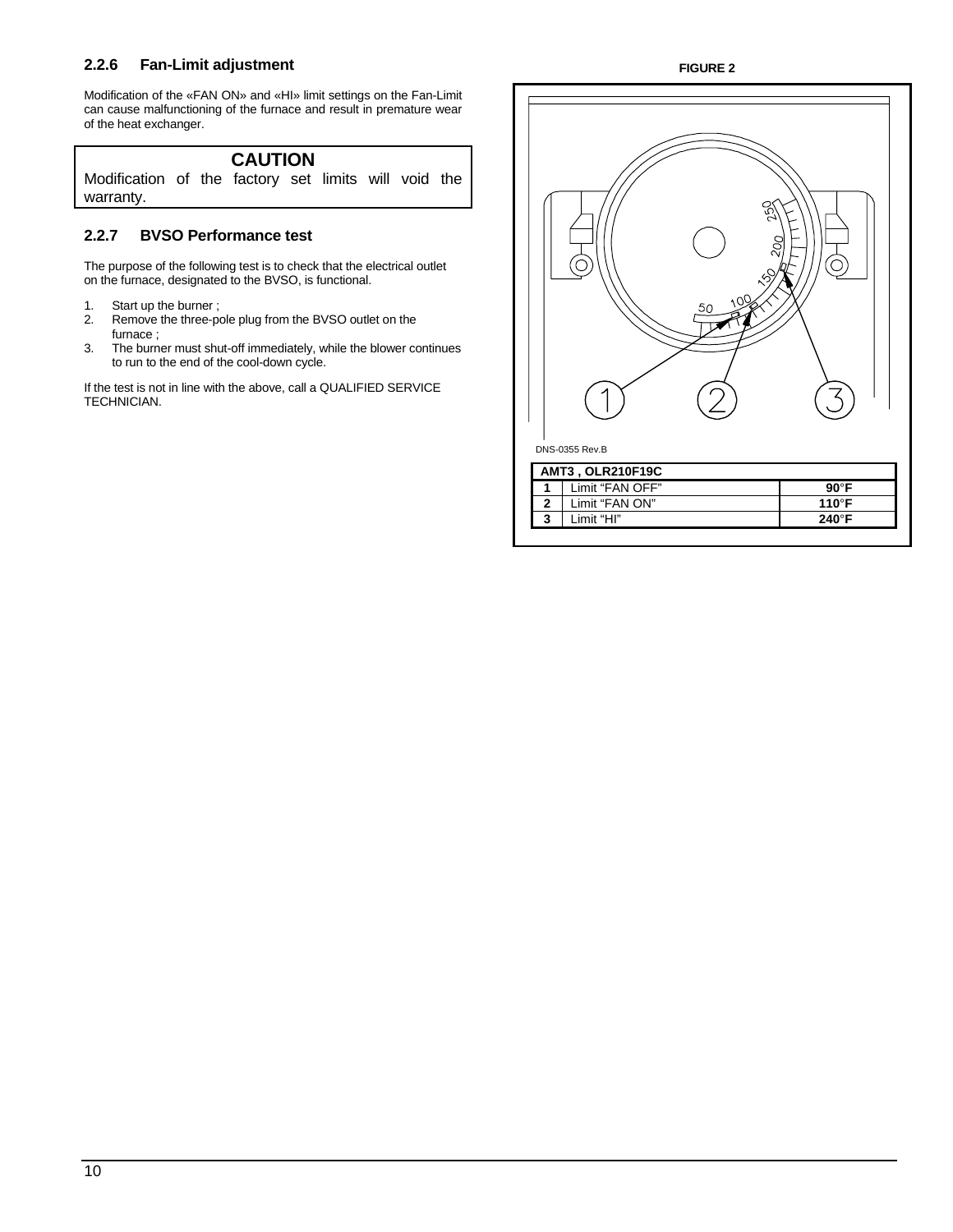### **3.1) GENERAL**

#### **Preventive Maintenance**

**Preventive maintenance is the best way to avoid unnecessary expense and inconvenience. Have your heating system and burner inspected at regular intervals by a qualified service technician.** 

After each annual inspection a complete combustion test must be performed, in order to maintain optimum performance and reliability.

### WARNING

#### **Electrical shock hazard.**

**Turn OFF power to furnace before any disassembly or servicing.** 

**Failure to do so can result in bodily injury and/or death, property damage.** 

**Do not tamper with the unit or its controls. Call a qualified service technician.** 

#### **Before calling for service, check the following:**

- a. Check the oil tank gauge and check if the valve is open;
- b. Check the fuse or circuit breaker;
- c. Check if the shut-off switch is "ON";
- d. Reset the thermostat above room temperature;
- e. If ignition does not occur turn off the disconnect switch and call a qualified service technician.

#### **When ordering replacement parts, specify the complete furnace model number and serial number.**

### **3.1.1) Heat exchanger cleaning**

Ordinarily, it is not necessary to clean the heat exchanger or flue pipe every year, but it is advisable to have your oil burner serviceman check the unit before each heating season to determine whether cleaning or replacement of parts is necessary.

If cleaning is necessary, the following steps should be performed:

- 1. Turn "OFF" all utilities upstream of the furnace;
- 2. Disconnect the flue pipe;
- 3. Remove the flue collar panel located at the rear part of the warm air furnace;
- 4. Remove the radiator baffles;
- 5. Disconnect the oil line and remove the oil burner from the furnace;
- 6. Clean the secondary tubes, and the primary cylinder with a stiff brush and vacuum cleaner;
- 7. The heat exchanger and combustion chamber should be inspected to determine if replacement is required before reassembling the unit;
- 8. After cleaning, replace the radiator baffles, flue collar plate and oil burner;
- 9. Readjust burner for proper operation.

Soot will have collected in the first sections of the heat exchanger, only if the burner was started after the combustion chamber was flooded with fuel oil, or if the burner has been operating in a severely contaminated condition.

#### **3.1.2) Burner drawer assembly**

Remove the drawer assembly. Clean all foreign matter from the retention head and electrodes. In the case of a Beckett AFG burner, the burner will have to be removed to check the retention head.

### **3.1.3) Nozzle**

Replace the nozzle with the one specified in Table 2.

### **3.1.4) Oil filters**

#### **Tank filter**

The tank filter should be replaced as required.

#### **Secondary filter**

The 10 micron (or less) filter cartridges should be replaced annually.

### **3.1.5) Air filters**

Air filters are the disposable type. Disposable filters should be replaced at least once a year. Dusty conditions, presence of animal hair etc. may require more frequent filter changes. Dirty filters will impact on furnace efficiency and increase oil consumption.

### **3.1.6) Motor lubrication**

Do NOT lubricate the oil burner motor or the direct drive blower motor as they are permanently lubricated.

### **3.1.7) Blocked Vent Shut Off (BVSO) Cleaning**

For continued safe operation, the Blocked Vent Shut-Off System (BVSO) is required to be inspected and maintained annually by a qualified agency.

- 1. Disconnect the power to the appliance.
- 2. Remove the two screws holding on the BVSO assembly cover.
- 3. Remove the cover.
- 4. Remove the two screws holding the thermal switch to the assembly base.
- 5. Without removing the electrical wires, remove the thermal switch and remove any build-up from the thermal switch surface.

### **CAUTION**

Do not dent or scratch the surface of the thermal switch. If the thermal switch is damaged, replacement is required.

- 6. Clear and remove any build-up or obstruction inside the heat transfer tube.
- 7. Re-mount the thermal switch to the assembly base.
- 8. Re-attach the assembly cover with the screws removed in step 2.
- 9. Re-establish power to the appliance.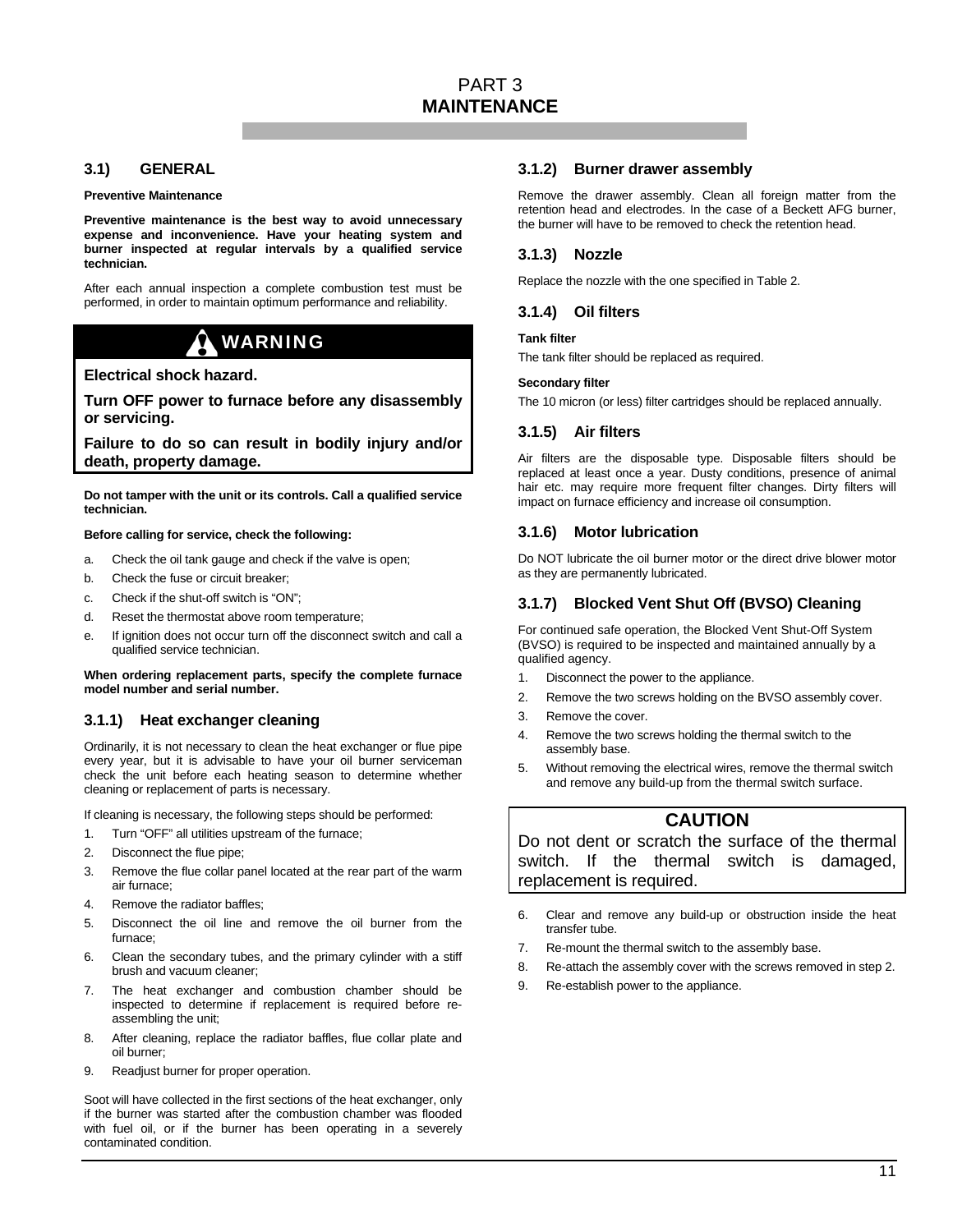### PART 4 **INFORMATION**

| Model:                     | Serial number: |
|----------------------------|----------------|
| Furnace installation date: |                |
| Service telephone # - Day: | Night:         |
| Dealer name and address:   |                |
|                            |                |
|                            |                |

### **START-UP TEST RESULTS**

| Nozzle:                  |                        |              | Pressure: | lb/psi      |
|--------------------------|------------------------|--------------|-----------|-------------|
| Burner adjustments:      | Primary air            |              |           |             |
|                          | Fine air               |              |           |             |
|                          | <b>Drawer Assembly</b> |              |           |             |
| $CO2$ :<br>%             |                        | Smoke scale: |           | (Bacharach) |
| Gross stack temperature: |                        |              |           | $^0$ F      |
| Ambient temperature:     |                        |              |           | $^0$ F      |
| Chimney draft:           |                        |              |           | " W.C."     |
| Overfire draft:          |                        |              |           | " W.C."     |
| Test performed by:       |                        |              |           |             |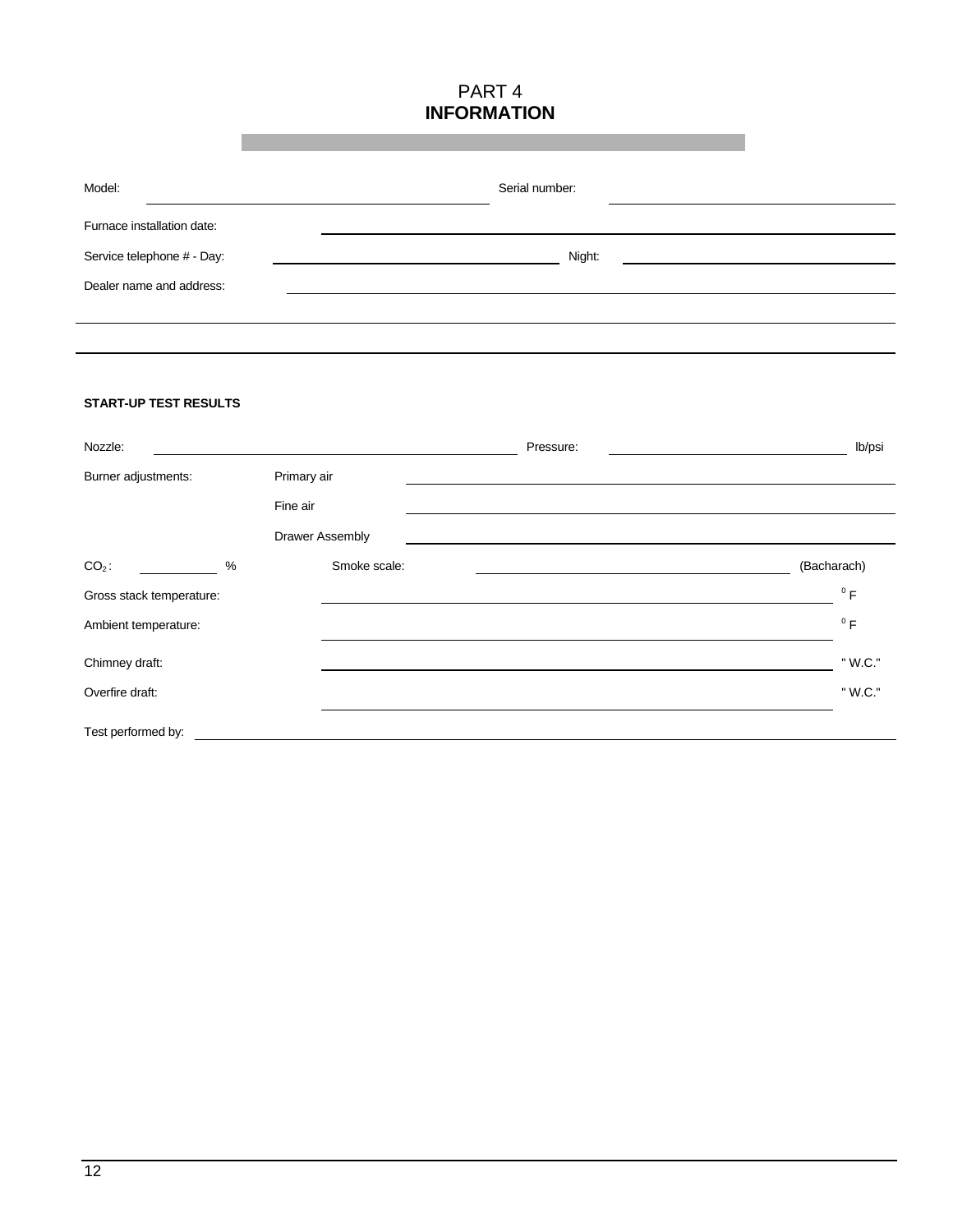| <b>RATING AND PERFORMANCE</b>                             |                             |                          |              |
|-----------------------------------------------------------|-----------------------------|--------------------------|--------------|
| Firing rate (USGPH)                                       | 1.20                        | 1.35                     | 1.50         |
| Input (BTU/h)                                             | 168 000                     | 189 000                  | 210 000      |
| Heating capacity (BTU/h)                                  | 138 000                     | 155 000                  | 171 000      |
| Maximum heating temperature rise                          |                             | 18 - 29°C (65 - 85°F)    |              |
| <b>BECKETT BURNER (3450 RPM)</b>                          | AFG-F6                      | (TUBE INSERTION 2 7/8")  |              |
| Low firing rate baffle                                    |                             | <b>NOT APPLICABLE</b>    |              |
| Static disc, model                                        |                             | 2 3/4 #3383              |              |
| Nozzle (Delavan)                                          | $1.00 - 80B$                | $1.10 - 80B$             | $1.25 - 80B$ |
| Pump pressure (PSIG)                                      | 145                         | 150                      | 145          |
| Combustion air adjustment (band / shutter)                | 1/3                         | 1/5                      | 1/7          |
| AFUE % (From CSA B212 standard and Canadian regulation)** | 85,5%                       | 84,9%                    | 84,6%        |
| AFUE %(From ASHRAE 103 standard and US regulation)**      | 84,0%                       | 83,5%                    | 83,1%        |
| <b>RIELLO BURNER; MODEL 40</b>                            | F <sub>5</sub>              | (TUBE INSERTION 3 9/16") |              |
| Nozzle (Delavan)                                          | 1.00-70W                    | $1.10 - 70W$             | $1.25 - 70W$ |
| Pump pressure (PSIG)                                      | 145                         | 150                      | 145          |
| Combustion air adjustment (turbulator / damper)           | 2.5/2                       | 4/2                      | 4/4          |
| AFUE % (From CSA B212 standard and Canadian regulation)** | 86,7%                       | 85,4%                    | 84,6%        |
| AFUE %(From ASHRAE 103 standard and US regulation)**      | 85,4%                       | 83,9%                    | 83,3%        |
| <b>ELECTRICAL SYSTEM</b>                                  |                             |                          |              |
| Volts - Hertz - Phase                                     |                             | $115 - 60 - 1$           |              |
| Operating voltage range                                   | $104 - 132$                 |                          |              |
| Electrical load (Amps)                                    | 15.7                        |                          |              |
| Minimum ampacity for wiring sizing                        | 18.1                        |                          |              |
| Max. fuse size (Amps)                                     | 20.0                        |                          |              |
| <b>BLOWER DATA</b>                                        |                             |                          |              |
| Blower speed at 0.25" W.C. static pressure                | <b>MED-HIGH</b>             | <b>HIGH</b>              | <b>HIGH</b>  |
| Blower speed at 0.50" W.C. static pressure                | <b>HIGH</b>                 | <b>HIGH</b>              | N/A          |
| Motor                                                     | $3/4$ HP - 4 speeds         |                          |              |
| <b>Blower</b> size                                        | 12" x 10 DD (tight housing) |                          |              |
| Filter quantity and size                                  | $(2)$ 16" x 20"             |                          |              |
| <b>GENERAL DATA</b>                                       |                             |                          |              |
| Overall W x L x H less burner                             | 21.25" x 54.75" x 36.125"   |                          |              |
| Shipping weight                                           | $242$ lb                    |                          |              |
| Supply air duct W x L                                     | 20" x 24"                   |                          |              |
| Return air duct W x L.                                    | 20" x 22"                   |                          |              |
| Maximum cooling capacity                                  | $5$ tons                    |                          |              |

### **TABLE 2 Technical specifications, AMT300B34-SM1PMB/ OLR210F19C**

**TABLE 2.1 Air delivery - CFM air filter**

|               | AMT300B34-SM1PMA / OLR210F19A                   |      |  |
|---------------|-------------------------------------------------|------|--|
| <b>SPEED</b>  | <b>EXTERNAL STATIC PRESSURE WITH AIR FILTER</b> |      |  |
|               | 0.25"                                           | 0.5" |  |
| <b>MED-HI</b> | 1950                                            | N/A  |  |
| <b>HIGH</b>   | 2050                                            | 1900 |  |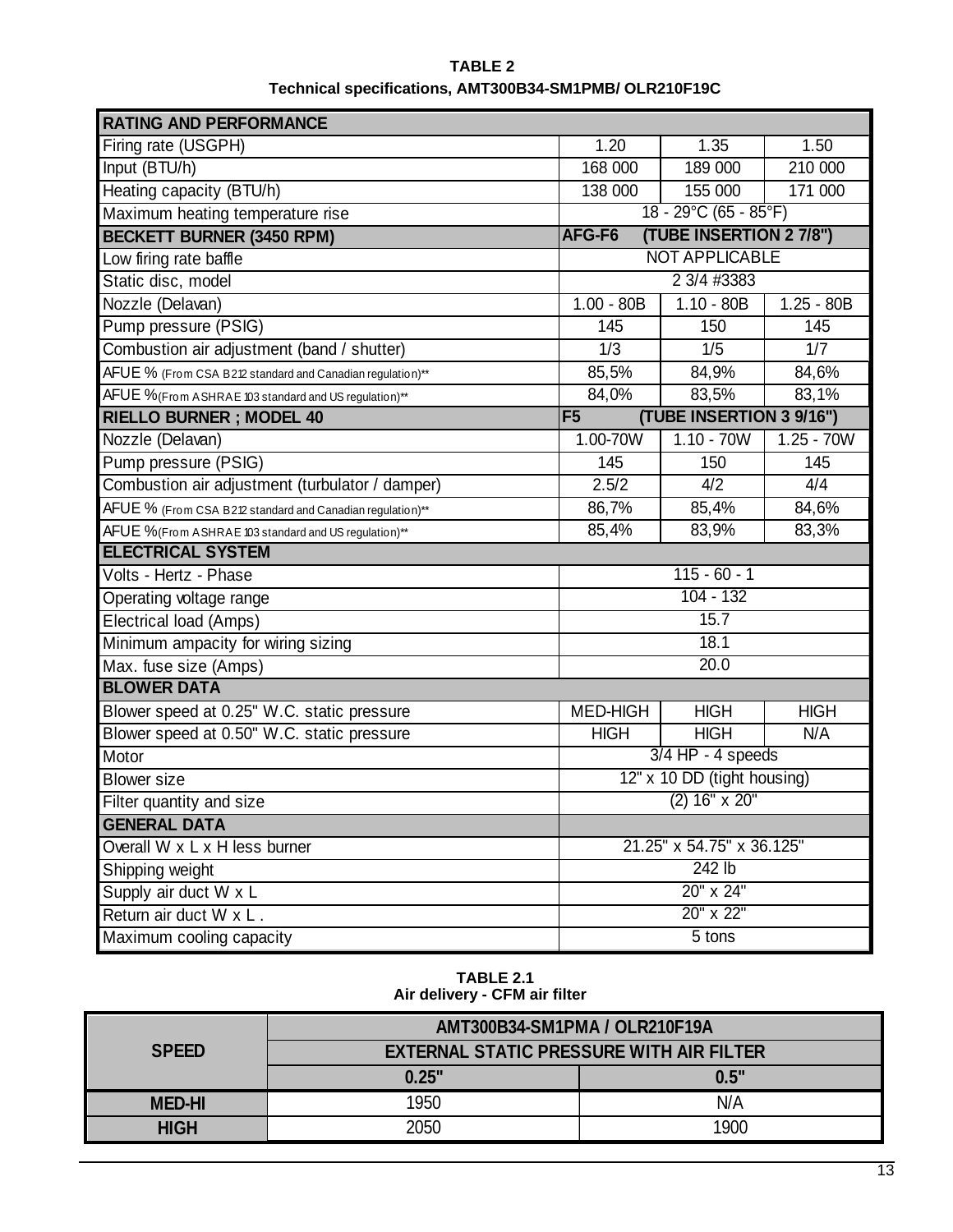**FIGURE 3 Model: AMT300B34-SM1PMB / OLR210F19C**

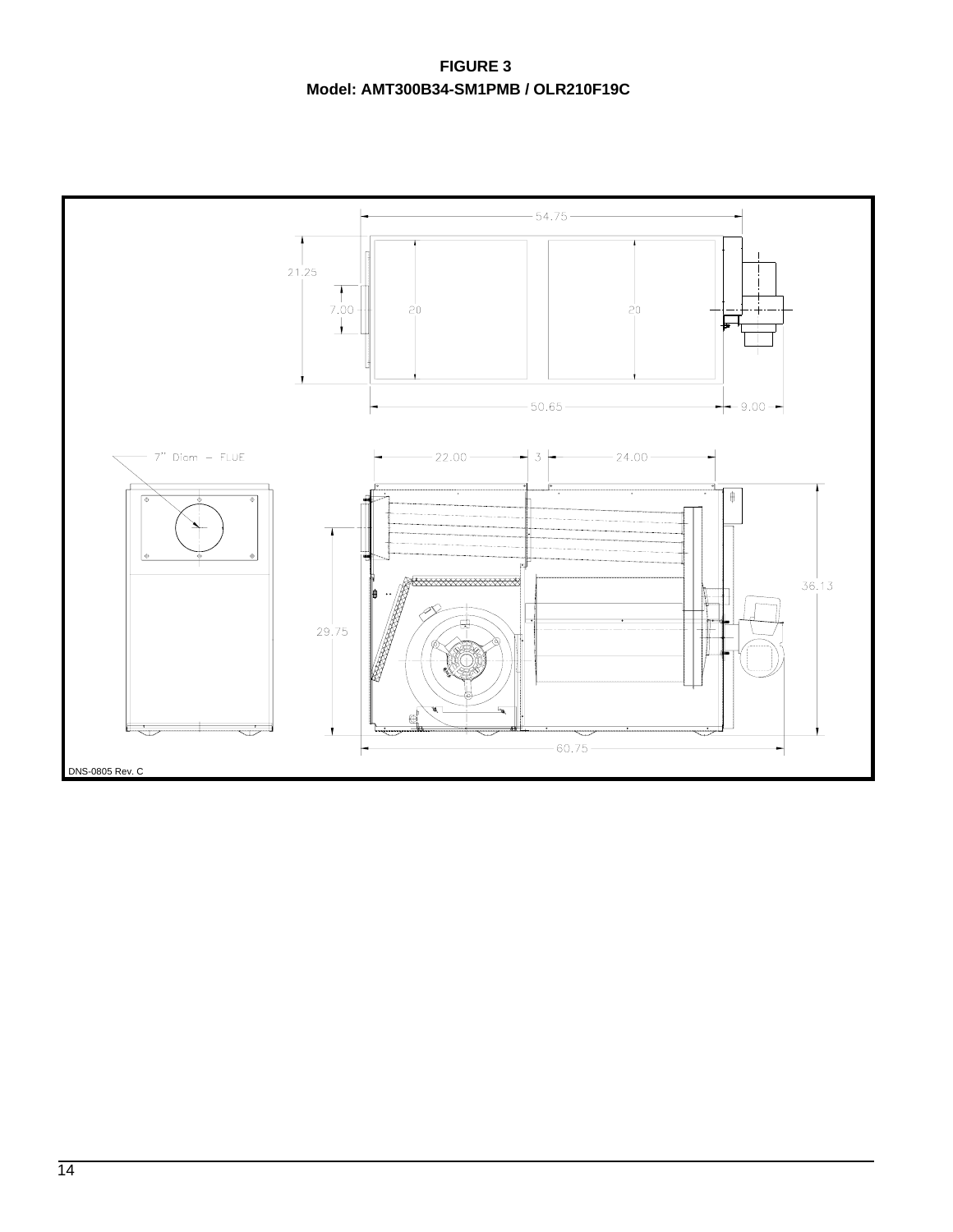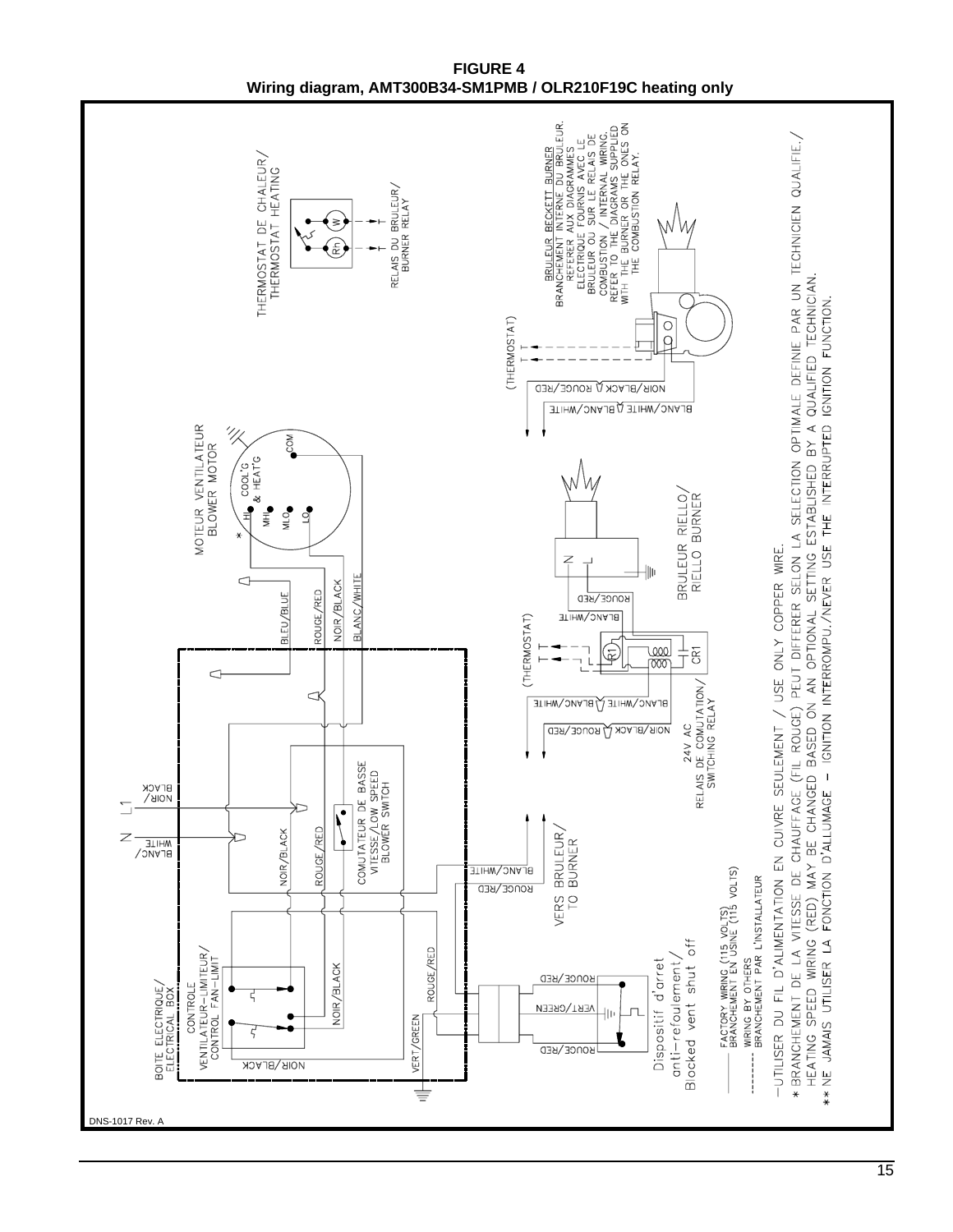

**FIGURE 4.1 Wiring diagram, AMT300B34-SM1PMB / OLR210F19C heating and cooling option**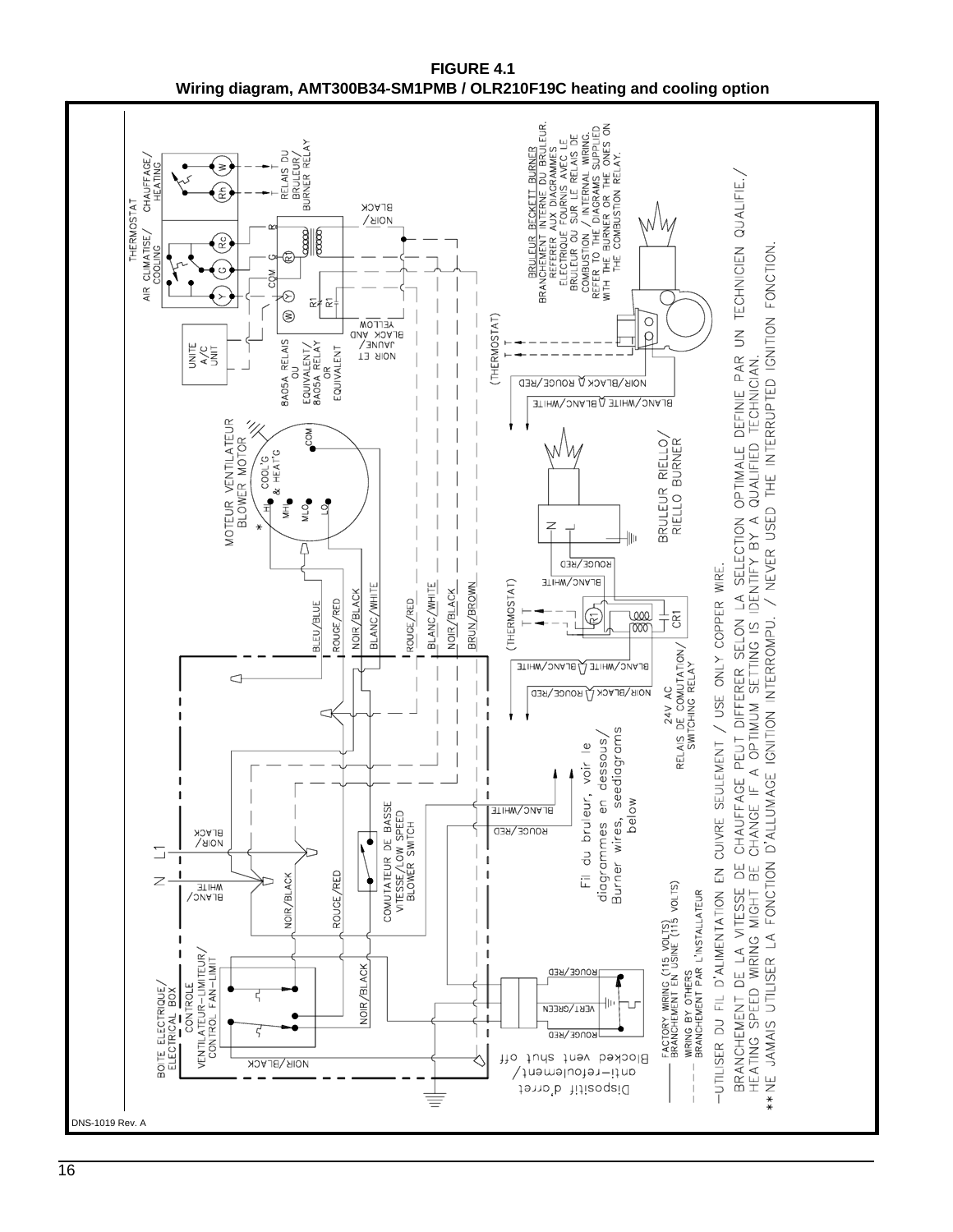**FIGURE 4.2 Ladder diagram, AMT300B34-SM1PMB / OLR210F19C**